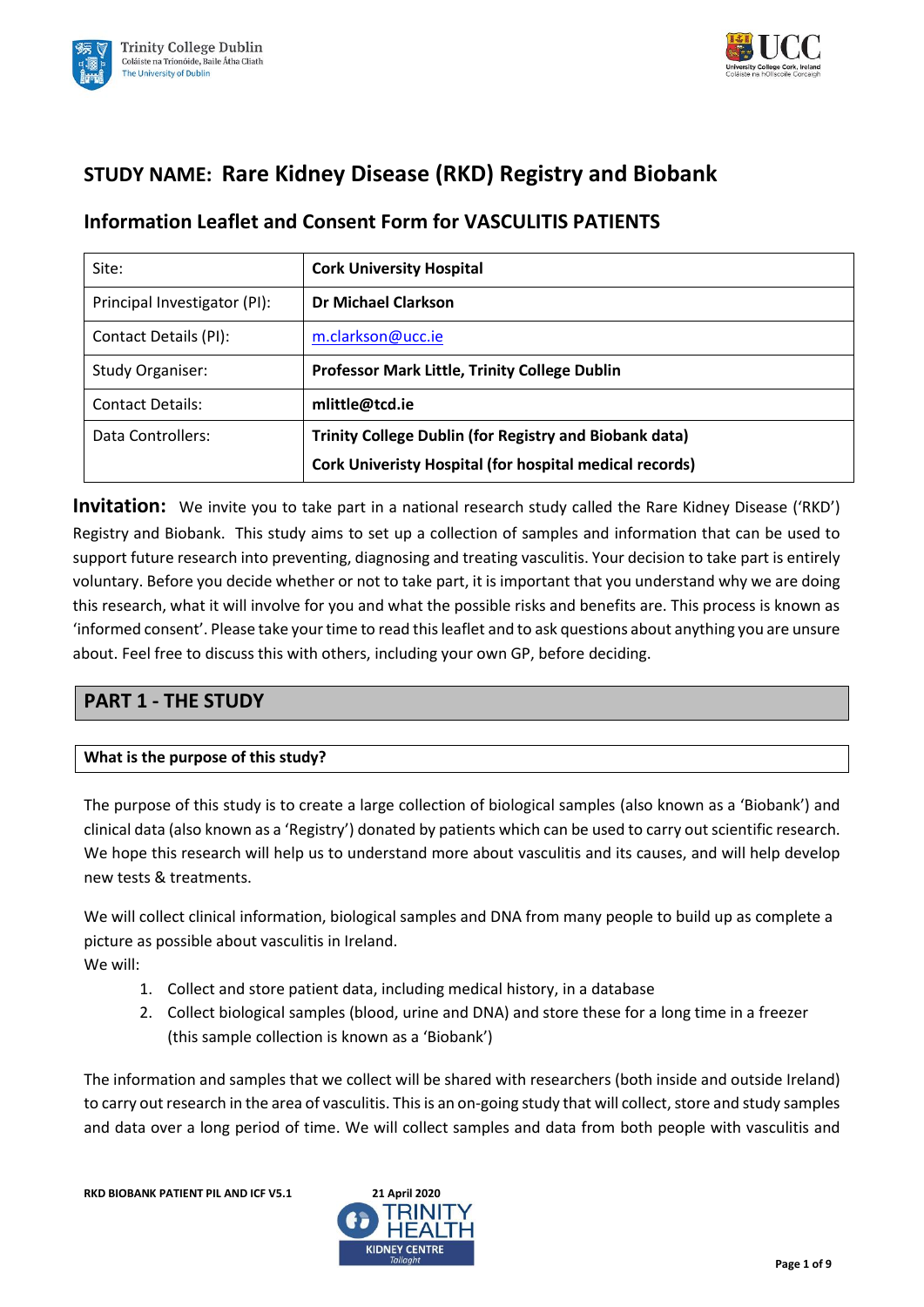



those without vasculitis ('controls') so that we can look for differences that will tell us more about the condition.

#### **Why have I been invited to take part?**

You have been invited because you have a type of vasculitis or related condition. We hope to understand the disease affecting you and others more clearly.

#### **Do I have to take part? What happens if I say No? Can I withdraw?**

It is entirely up to you to decide whether or not to take part. Participation in this study is **voluntary**. If you take part, you are still free to withdraw at any time and without giving a reason. A decision not to take part or to withdraw at any time will in no way affect the standard of clinical care you receive.

You don't have to give a reason for not taking part or for opting out. If you wish to withdraw from the study, you can do so by contacting Dr Michael Clarkson (details below).

**What will it involve if I decide to take part?**

You will be asked to sign an Informed Consent Form. This will allow us to collect, store and study your samples and data. You will receive a copy of the completed Consent Form and this Patient Information Leaflet. Here is what will happen next:

- **1. Blood sample:** We will need up to 40mls (equivalent to about two or three extra tubes) of blood from you at each visit. We are hoping to follow each participant over the lifetime of their disease and may need to take an additional research blood sample when you attend routine clinic appointments during your time in the study. The research bloods will usually be collected at the same time as routine blood collection that you would otherwise have.
- **2. Urine sample:** When you come to clinic, you generally provide a urine sample. If you take part in this study, we will retain part of this urine sample for research.
- **3. Healthcare Data:** We will collect information about your gender, date of birth, ethnicity, health, medical history and family history as part of this research. We will ask for your consent for your Doctor or a member of the study team to review your hospital medical record in the strictest confidence to collect information for this research. We will continue to update this information as new events happen during the course of your illness.
- **4. DNA:** DNA samples will be extracted from blood and urine samples for research. DNA is the molecule that provides instructions for how cells in our body work. By looking at DNA from people with and without vasculitis, we may see differences that are important for diagnosis, treatment or understanding the condition.

**Biopsy samples:** If you are having a biopsy procedure, the tissue will be stored in the hospital pathology department. We ask your permission to use some of this biopsy sample for research. We would access this by asking the hospital pathology department to give a section of the biopsy to us. You will not have to undergo any extra procedures or hospital visits.

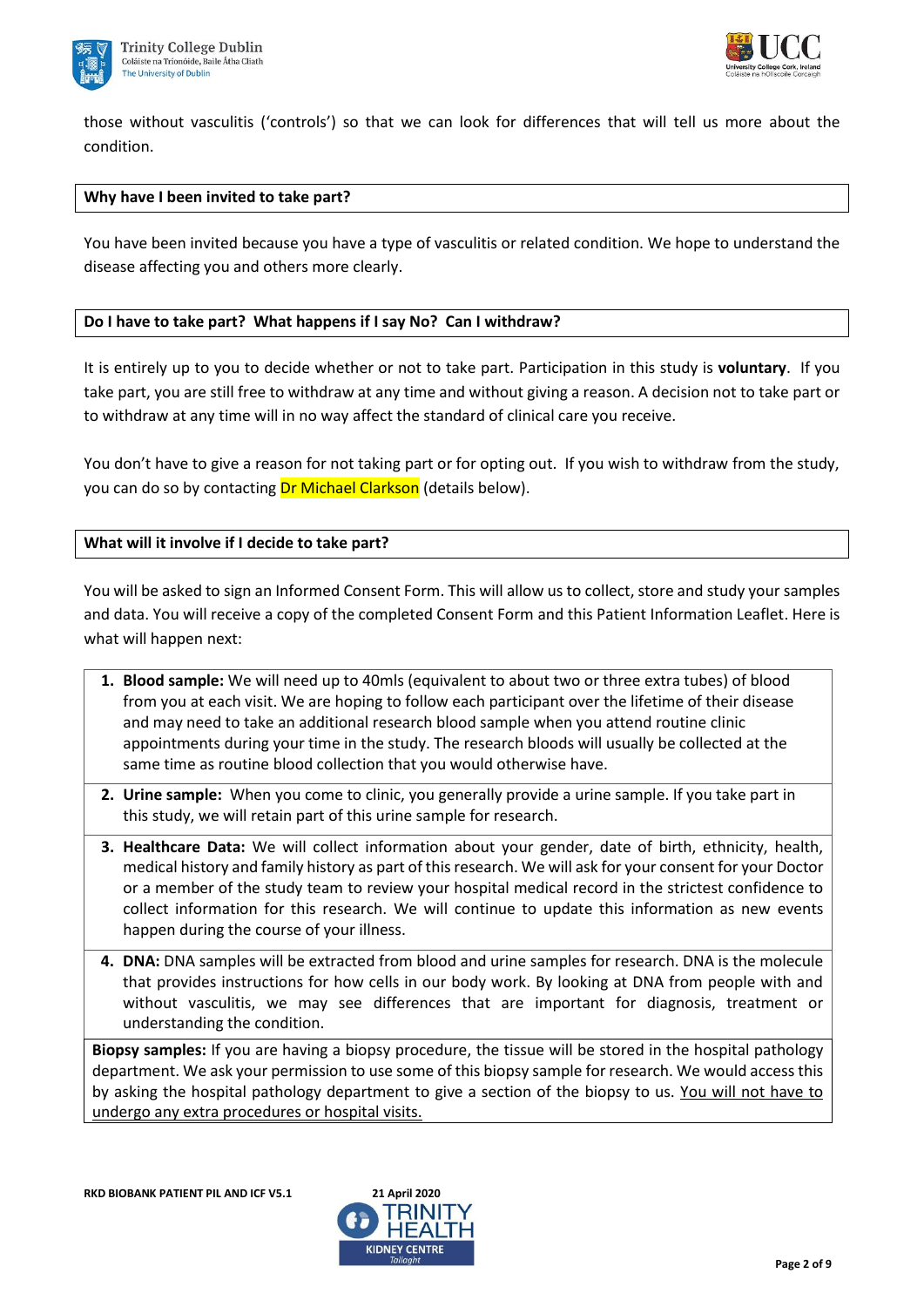



### **What will happen to my Samples and Data?**

All samples and data will be given a random study ID number at your hospital in a process called pseudonymisation or "**coding**". This process is intended to mask your identity. All samples and data will be transferred to and stored in the RKD Registry and Biobank using this code instead of your name or hospital number. The link between your study ID code and name will be kept securely by your hospital study Doctor and will not be shared outside of the study team.

Your **coded** samples will be stored in a secure freezer at the Trinity Translational Molecular Institute (TTMI) located at St James's Hospital under the direction of Professor Mark Little. Samples will remain frozen for decades and potentially indefinitely, so that they can be used for future research studies into vasculitis or related diseases. We would like to keep them indefinitely because scientific research is changing and advancing all the time, and we do not yet know what kinds of research questions will arise in the future.

These samples will be used by us and will also be available to other researchers worldwide (including for-profit and industry researchers) to look for biomarkers such as proteins, DNA and RNA that will help us understand more about vasculitis. The only people who will have direct access to the RKD Biobank will be Professor Mark Little and his approved team. **Coded** samples may be sent to external laboratories (commercial and noncommercial laboratories, including laboratories located outside of the EU) for analysis and storage for approved studies.

Your data will be stored on a secure database managed by Trinity College Dublin. Your study team at the hospital and the team managing the RKD Registry and Biobank (under the direction of Professor Little) will have access to your **coded** data on the database.

**Sharing of data and samples:** External research organisations (with equivalent data protection standards) can apply to the RKD Registry and Database to use your **coded** samples and data for ethically approved research in the area of vasculitis. These may include national and international hospitals and academic research institutions, and for-profit research or biopharmaceutical companies. It is necessary to share **coded** samples and data in order to maximise the amount we can learn and increase the possibility of making meaningful discoveries.

We recognise the value of the samples and data that you are providing for vasculitis research. For this reason, we make careful decisions about who can receive and use the samples and data. Researchers must submit a detailed application describing the research project. The research must be in the area of vasculitis and of high standard. The RKD Registry and Biobank scientific committee (headed by Professor Little and including two patient representatives) and approving ethics committee will decide if researchers can receive samples and/or data. Researchers will be encouraged to publish their findings so that the wider research community can also benefit from what they have learned.

**RKD BIOBANK PATIENT PIL AND ICF V5.1 21 April 2020**

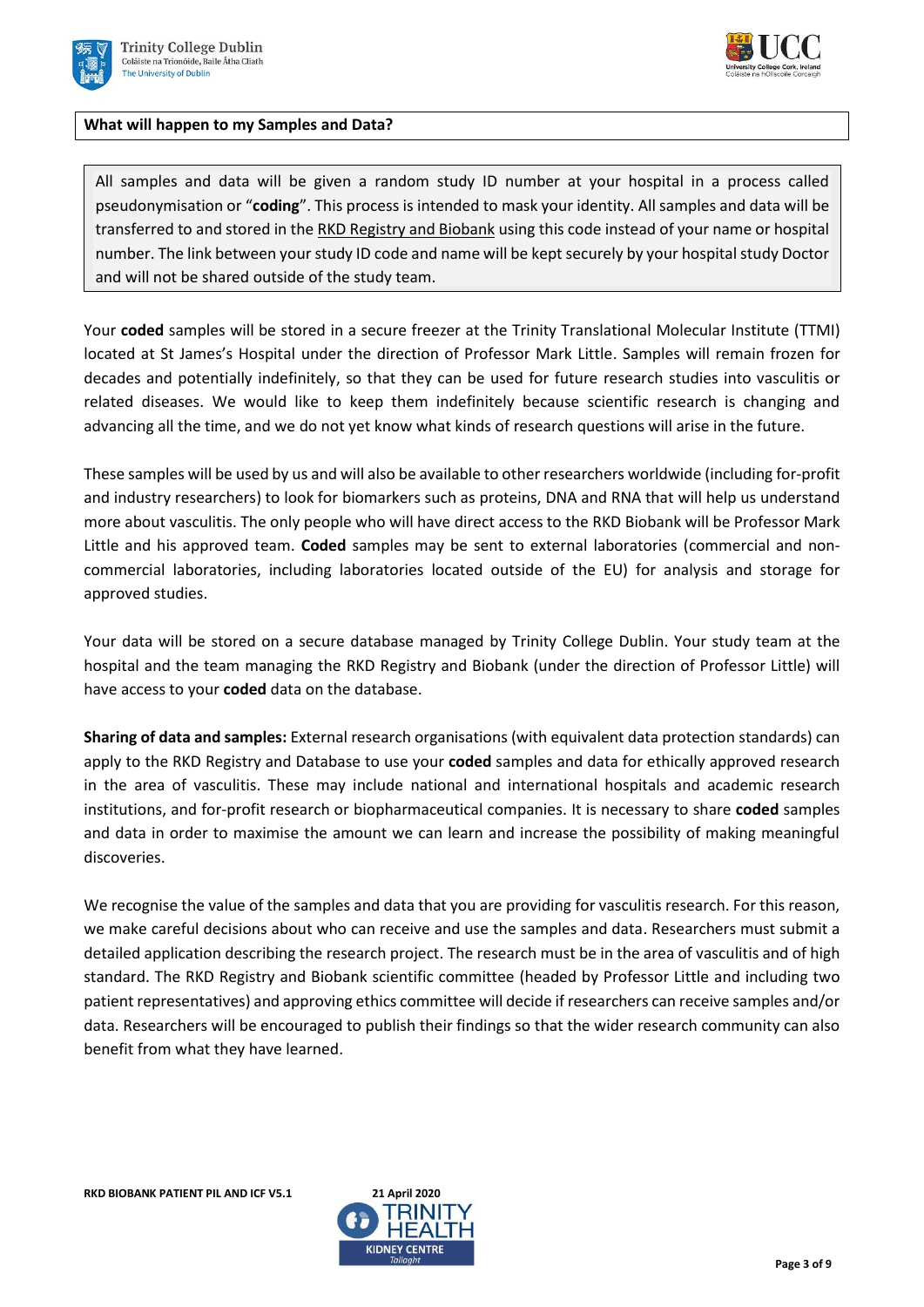



#### **Are there any benefits to taking part in this research?**

Taking part in this study will not directly benefit you. However, research performed with your '**coded**' samples and information may help us to better understand vasculitis, and may result in new tests, drugs or treatment approaches. This is a long-term research project, so the benefits of the research may not be seen for several years. By participating, you are helping to advance science and medicine for future generations.

#### **Are there any risks with taking part?**

- **Blood Sample:** The standard risk of providing a blood sample includes bruising and discomfort at the site of puncture. Patients may also, on rare occasions, feel faint. Care will be taken to avoid these risks and we will try to take research sample at the same time as routine blood samples so that no extra needle prick is needed.
- **Health Information (Data):** There is an extremely small risk that a connection to your identity could be made. Great care will be taken to ensure the confidentiality of all data as described in Part 2 and the risk to participants of a breach of confidentiality is considered very low.
- **Genetic Testing:** There are some risks to genetic testing. The greatest risk is that genetic testing may reveal that you are not related to one or more of your family members, for example we might discover that your father is not the person you expected him to be. There is also the possibility of social and economic disadvantages. Genetic information shared in the wrong way could affect you and your family, such as if an employer or insurance company was to obtain the information. This is termed 'genetic discrimination'. We will do our utmost to guarantee complete confidentiality, but there is a theoretical risk of this information becoming available to others.

Our genetic testing is focused entirely on the study of the genetics of vasculitis and we do not screen for all genetic disorders. Therefore, it is possible that even if you take part in this study you may still be diagnosed with a genetic disorder later. In addition, genetics is an evolving science and new genes that cause disease are being discovered all the time. Even if we do not discover a genetic cause for your condition now, one may still be discovered in the future. It is common that we discover no genetic association with vasculitis or that it takes many years to do so.

#### **What happens if something goes wrong when I'm taking part in the study?**

In the unlikely event that you are harmed in any way, the researchers on this study are covered by insurance through the state claims agency clinical indemnity scheme. This insurance will cover you if you are injured as a result of taking part in this study.

#### **Will I be told about the research results?**

Unfortunately, it is not practical to notify each person of their individual research results. In addition, research results will not necessarily be approved for clinical use. Research may be carried out years after sample collection and researchers will receive **coded** samples and data that they will not be able to link back to you. However, research results will be published in scientific journals and presented at scientific meetings and

**RKD BIOBANK PATIENT PIL AND ICF V5.1 21 April 2020**

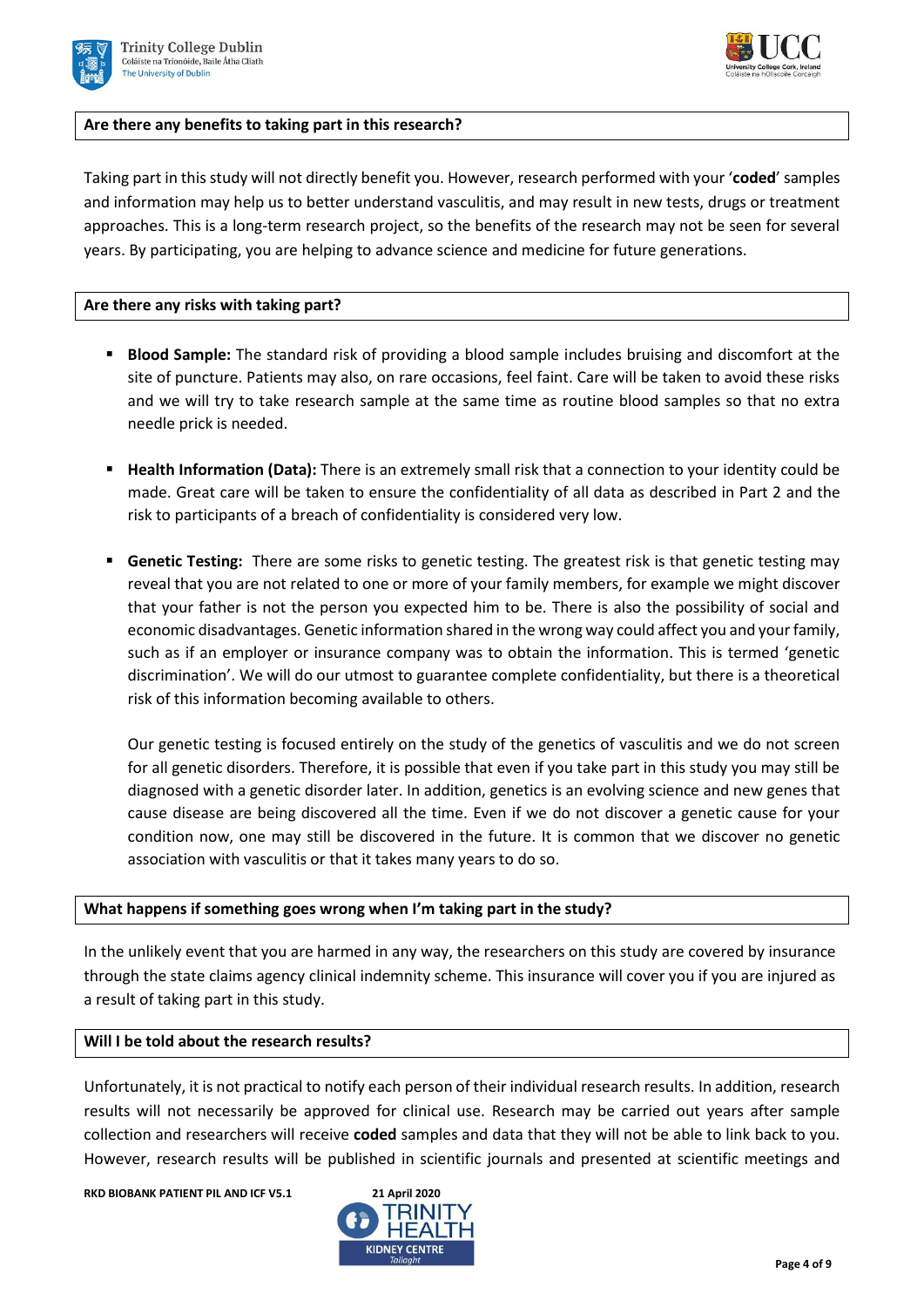



conferences (national and international). You can also access information on research of the RKD Registry and Biobank on the following website: [www.tara.tcd.ie.](http://www.tara.tcd.ie/)

### **Genetic Testing Results**

The goal of this study is to understand more about the genetic causes of vasculitis. It is possible that we could also find genetic changes that may cause different health problems unrelated to vasculitis. This information will not automatically be returned to you. Only individuals with vasculitis-associated gene problems will be informed of their genetic results in this study. Family members of affected individuals will not be informed.

As part of the consent process we will ask you to decide whether or not you wished to be informed of genetic results the RKD Registry and Biobank becomes aware of. If you do not wish to be informed of the results, we will not contact you.

If you do wish to be contacted, we will invite you back to a clinical genetics clinic if we find a result. Because we are a research, rather than a clinical lab, we will need to repeat the testing in an authorised clinical lab. No decisions on your clinical care will be made using results from this research study, but data from this study may be used, with your consent, to help guide labs performing your clinical genetic testing, to speed up the process. If your sample is going to be tested clinically you will be asked to consent separately to this, and another blood sample will be drawn. Only when we have the final result from the clinical lab will the result become part of your medical record.

### **What happens if I change my mind?**

You can change your mind at any time by contacting your study Doctor (contact details below). If you choose not to continue to take part, this will not affect your medical care in any way.

If you choose not to take part any more, you will be asked to fill in a withdrawal form. If you wish, you can ask for your samples and/or data stored in the RKD Registry and Biobank to be destroyed. If you request this, we will destroy all samples and data that are still in our possession. We will no longer use or share your samples or data for research from this point onwards. However, it will not be possible to destroy samples and data already used in research studies prior to this time.

# **PART 2 – DATA PROTECTION**

#### **What information about me (personal data) will be used?**

The research team at Cork University Hospital will collect information on your medical history and your health status from your medical records for this study. Throughout your time on this study, the research team at Cork university Hospital will continue to update the information in the RKD Registry as new events happen during the course of your illness.

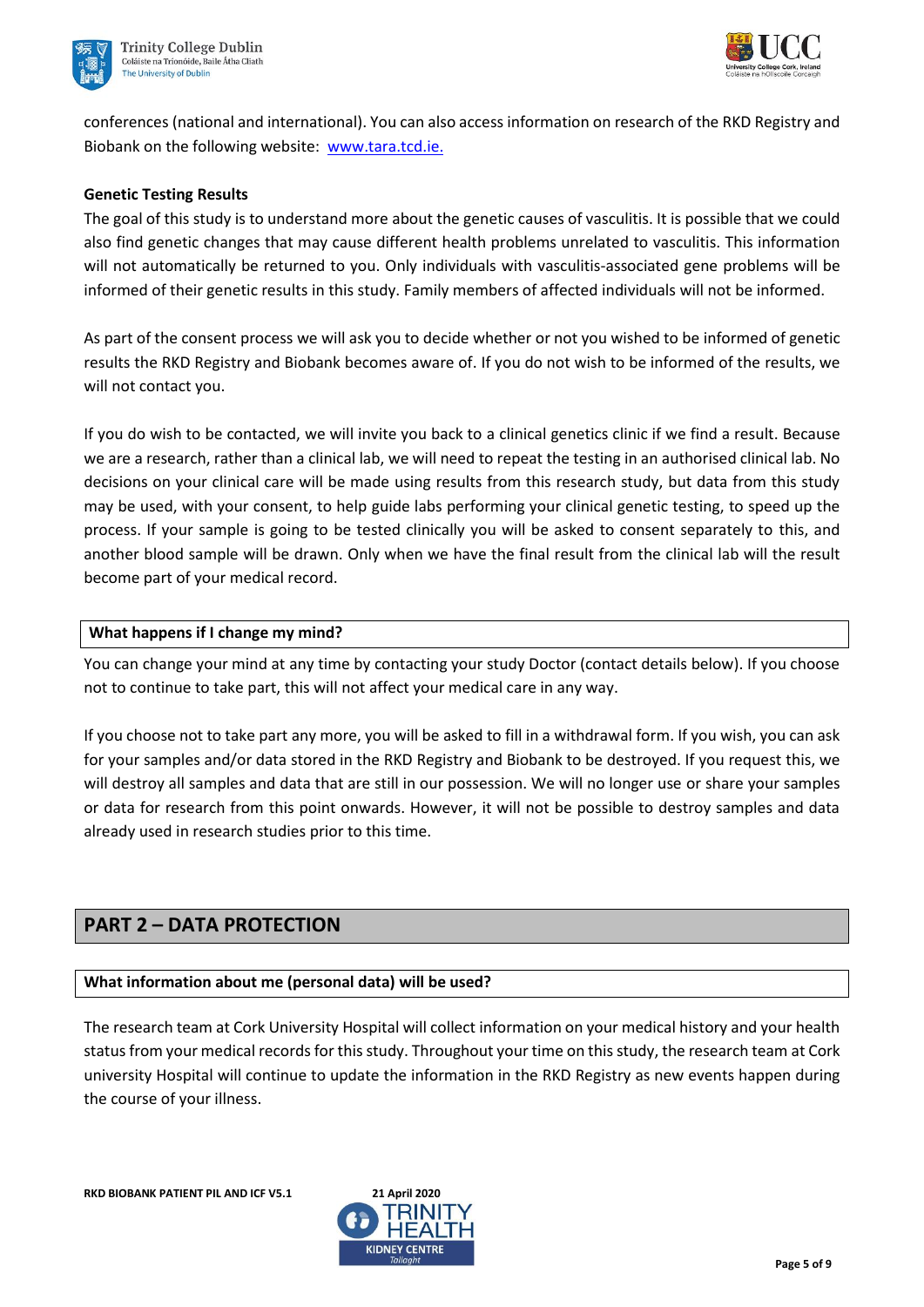



### **How will my privacy be protected?**

Protecting your privacy is extremely important to us and to your hospital study team. Your data is stored and shared in two different ways:

**Coded data (without your name)** is stored as part of the Registry on a secure, encrypted, password-protected database managed by Trinity College Dublin. Only your study Doctor, their research team and approved members of the RKD Registry and Biobank research team have access to this database. **Coded** information from this database is shared with other researchers.

**Identifiable data (with your name)** is stored at the hospital site. Your study Doctor and the study team will have access to identifiable (named) data, your medical records and information that can link your name to your study code. It is important that the study team at the hospital can link your study code to your clinical records so that you can be followed up throughout the study. They will store these securely in a restricted access location. Access to your medical records is controlled by the hospital. Regulatory authorities and representatives of the RKD Registry and Biobank may require supervised access to your identifiable data at the hospital for the purposes of checking and confirming that the study has been carried out correctly.

#### **Sharing of coded data and samples**

All research organisations that receive **coded** samples and data enter into a written agreement with Trinity College Dublin to only use samples and/or data for the approved research, and not to make any attempt to identify you from the information. This agreement is important because some of the research may include genetic analysis, which carries a small risk of being able to identify someone. External research organisations will only ever receive **coded** samples and data.

External research organisations receiving your **coded** samples and data may be located outside of the EEA in countries with less stringent data protection laws to Ireland. To protect your identity, researchers will need to complete an application process and sign a data sharing agreement to protect your privacy to the standards of the European General Data Protection Regulation.

Results of research using the **coded** samples and data will be published in journals and presented at scientific meetings. No identifiable data will be published.

#### **Information on Data Protection Laws**

- 1. Under the European General Data Protection Regulation (GDPR), the lawful basis for processing your data in this study is for scientific research (Article 9(2) (j)) in the public interest (Article 6(1)(e)).
- 2. Under GDPR, you can exercise the following rights in relation to your personal data, unless the request would make it impossible or very difficult to conduct the research:
	- a. The right to access to your data and receive a copy of it.
	- b. The right to restrict or object to processing of your data
	- c. The right to object to any further processing of the information we hold about you (except where it is de-identified)

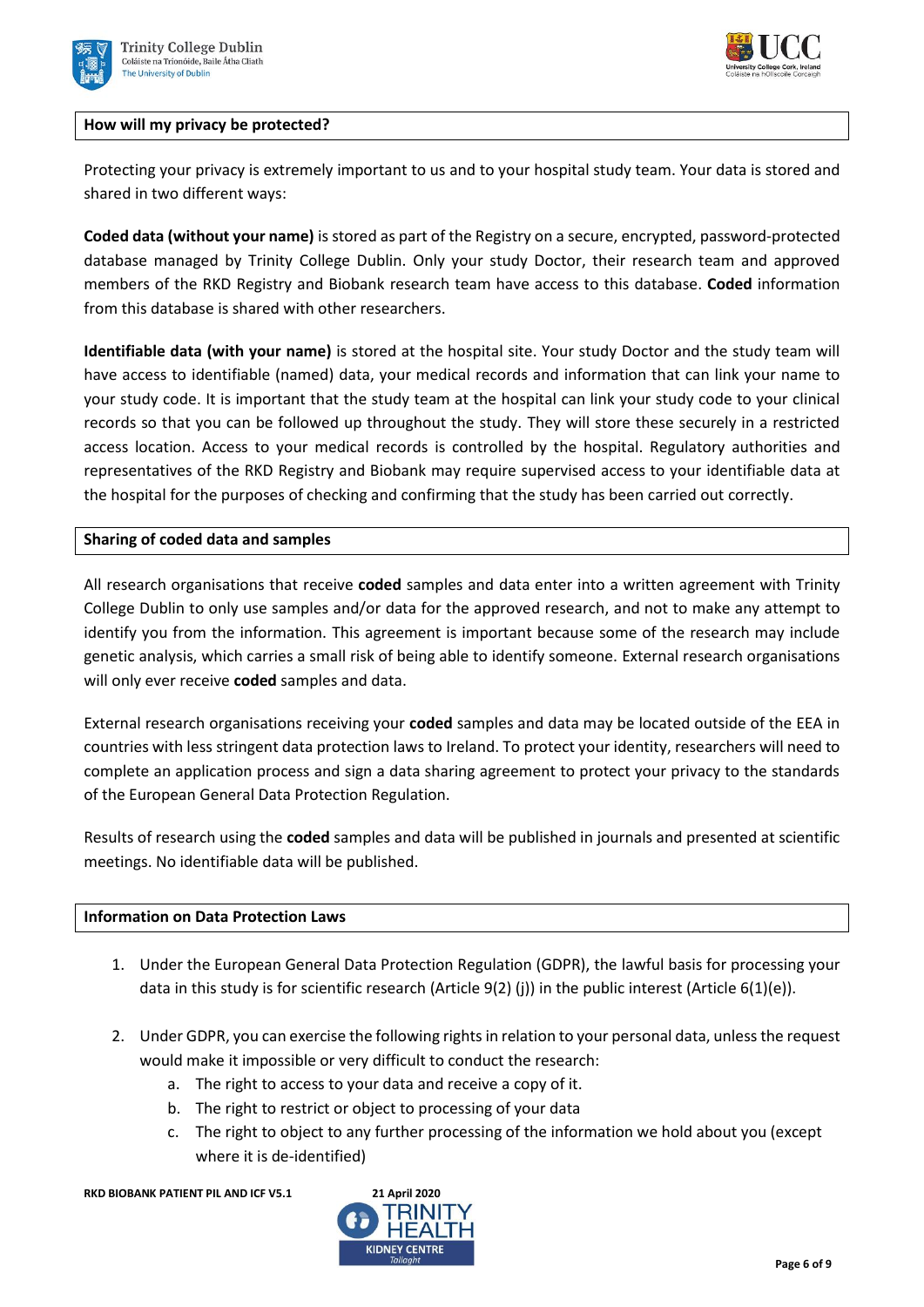



- d. The right to have inaccurate information about you corrected or deleted
- e. The right to receive your data in a portable format and to have it transferred to another data controller
- f. The right to request deletion of your data

You can exercise these rights by contacting your study Doctor.

- 3. A data protection risk assessment has been completed, taking into consideration the data security and data privacy measures (including use of **coded** data), and the study is considered low risk.
- 4. Under GDPR, if you are not satisfied with how your data is being used, you have the right to lodge a complaint with the Data Protection Commissioner of Ireland or the study Data Protection Officer (contact details below).

# **PART 3 – COSTS, FUNDING and APPROVAL**

### **Who has reviewed this study?**

The Clinical Research Ethics Committee of the Cork Teaching Hospitals has reviewed and approved this study.

### **Who is organising and funding this study?**

The research is being organised by Professor Mark Little of Trinity College Dublin, in collaboration with specialists with an interest in vasculitis in Ireland. No Doctor taking part in this study is getting paid extra for including you in the study. Funding for the study comes from Science Foundation Ireland, Irish Kidney Association, Meath Foundation, Health Research Board and Trinity College Dublin.

In some cases, we will charge a small administration fee to external research organisations to cover costs of running the RKD Registry and Biobank.

#### **Is there any payment for taking part?**

No, we are not paying patients to take part in the study. However, you may be reimbursed for travel expenses if you need to make any visits that you would not normally have made as part of your routine clinical care.

# **PART 4 – FURTHER INFORMATION/ CONTACT DETAILS**

For further information or queries, you can contact:

Study Doctor (Principal Investigator): Dr Michael Clarkson on +353-21-494-1332 o[r m.clarkson@ucc.ie](file://///nas.ucc.ie/Groups/CRFCQuality/Regulatory%20and%20Ethics/RKD%20Clarkson/CREC%20submission%20April%202020/CREC%20Resubmission%2021%20Apirl/m.clarkson@ucc.ie) Study Organiser: Professor Mark Little on +353-1-896-2145 or [mlittle@tcd.ie](mailto:mlittle@tcd.ie)

**Data Protection Queries:** Data Protection Officer of Trinity College Dublin, [dataprotection@tcd.ie](mailto:dataprotection@tcd.ie) or Data Protection Officer, Secretary's Office, Trinity College Dublin, Dublin 2, Ireland.

**If you would like to take part in this study, you will be asked to sign the consent form on the next page. You will be given a copy of this information leaflet and the signed consent form to keep.**

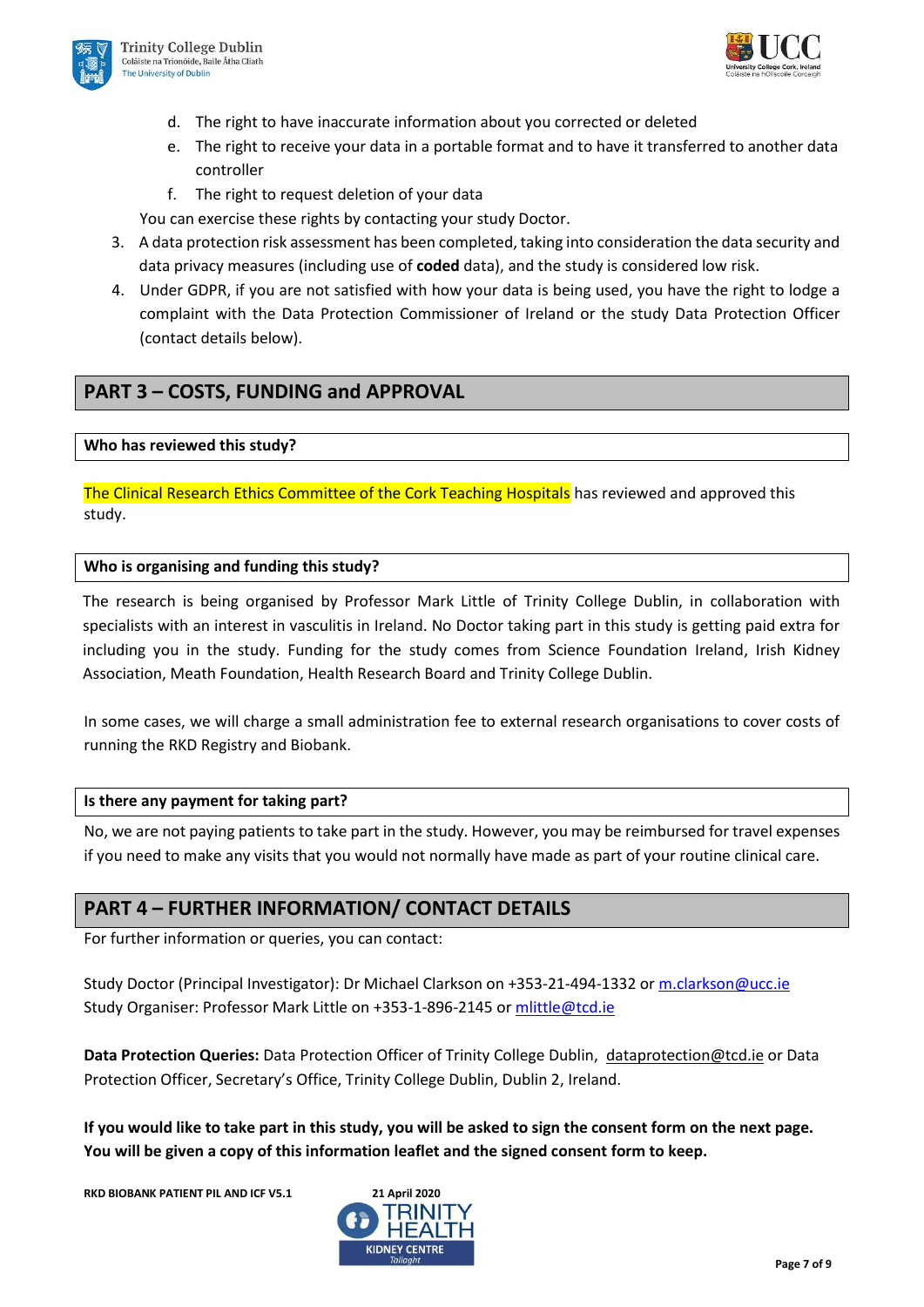



# **STUDY NAME: Rare Kidney Disease (RKD) Registry and Biobank**

**Centre ID: \_\_\_\_\_\_\_\_\_\_**

Patient Identification Number for study:

## **INFORMED CONSENT FORM: VASCULITIS PATIENT**

| Please initial the box if you agree with the statement. Please feel free to ask questions if there is<br>something you do not understand.                                                                                                                                                                                                                                                     |  |  |
|-----------------------------------------------------------------------------------------------------------------------------------------------------------------------------------------------------------------------------------------------------------------------------------------------------------------------------------------------------------------------------------------------|--|--|
| I have read and understood the Information Leaflet for this study. The information has<br>been fully explained to me and I have been able to ask questions, all of which have been<br>answered to my satisfaction.                                                                                                                                                                            |  |  |
| I understand that my participation is voluntary, and I can withdraw my biological material<br>and data at any time without giving a reason. I understand that opting out will not affect<br>my future medical care or legal rights.                                                                                                                                                           |  |  |
| I understand that sections of my medical notes may be looked at by my Study Doctor and<br>his/ her study team at Cork Hospital. I give permission for these individuals to have access<br>to my records. All information will be kept private and confidential.                                                                                                                               |  |  |
| I agree for the entry of my clinical data into the registry. I give explicit informed consent<br>to have my data processed as part of this research study. I understand that my data will<br>be securely coded and stored indefinitely.                                                                                                                                                       |  |  |
| I agree to provide urine and blood for use in this study as described in the information<br>leaflet. I understand that my samples will be securely coded and stored indefinitely. The<br>risk of taking samples has been explained to me.                                                                                                                                                     |  |  |
| I agree to allow the RKD Registry and Biobank to access and use my previous biopsy or<br>tissue samples (stored by Cork Hospital) for this study.                                                                                                                                                                                                                                             |  |  |
| I give consent for my coded biological samples (including DNA samples) to be shared with<br>authorised third parties including; national and international hospitals, academic<br>research institutions and for-profit commercial research or biopharmaceutical<br>companies for the purpose of vasculitis research, including genetic research, as described<br>in this information leaflet. |  |  |
| I give consent for my coded data to be shared with academic researchers for future<br>research into vasculitis as described in this information leaflet. I understand that all future<br>research performed on my coded data and samples will be approved by a research ethics<br>committee.                                                                                                  |  |  |
| I give consent for my coded data to be shared with industry researchers for future research<br>into vasculitis as described in this information leaflet. I understand that all future research<br>performed on my coded data and samples will be approved by a research ethics committee.                                                                                                     |  |  |
| I understand that processing of my personal data, including any transfer of data outside of<br>the EU, will be protected in accordance with the General Data Protection Regulation.                                                                                                                                                                                                           |  |  |
| I understand that results from the analysis of my samples will not be given to me.                                                                                                                                                                                                                                                                                                            |  |  |